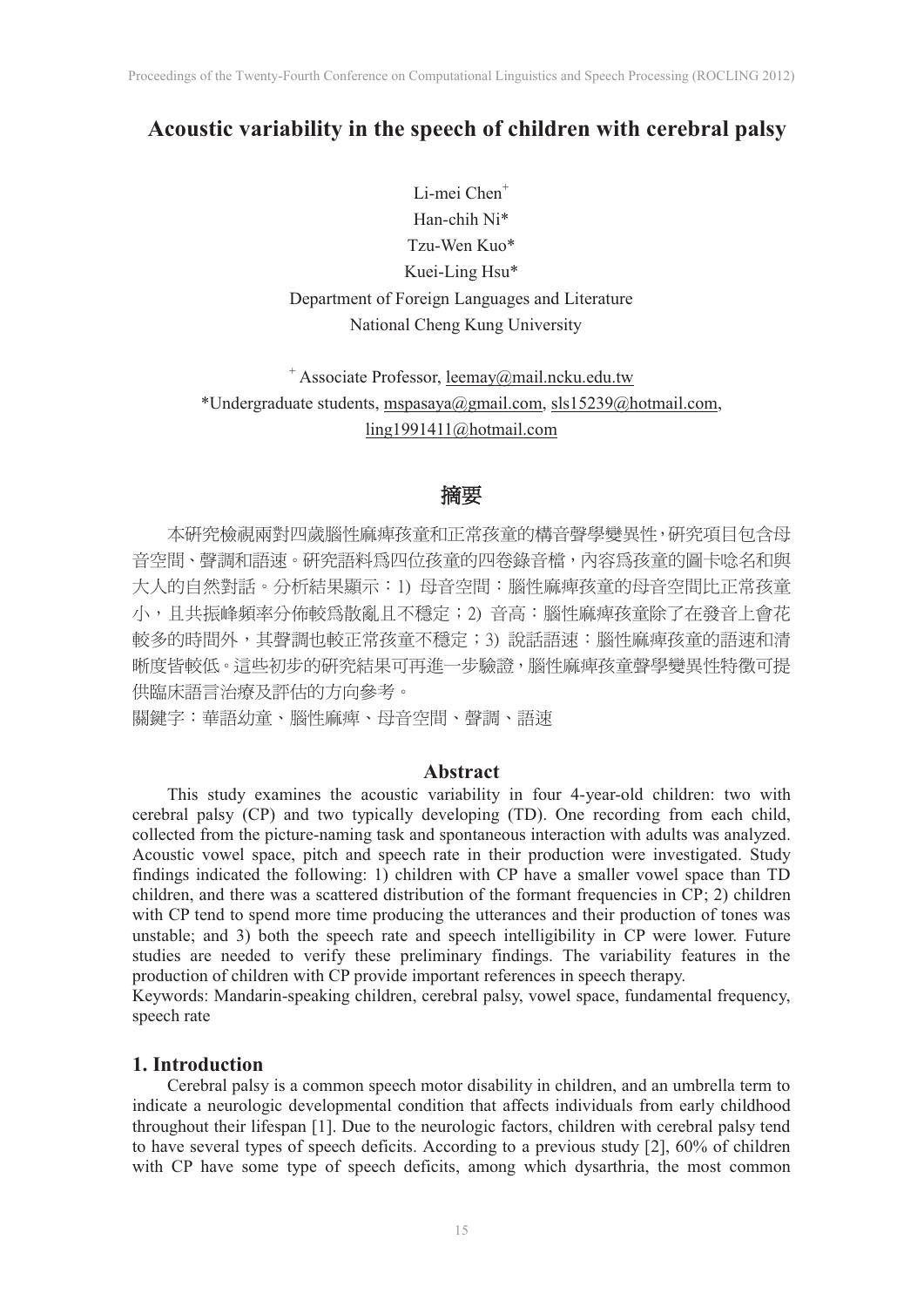speech disorder found in individuals with CP, has received more attention. This study focuses on the acoustic aspects of dysarthria: vowel space, pitch, and speech rate. Vowel space is an acoustic measure that indicates the jaw's coordination and the tongue's controlling ability [3]. Because of poor muscle coordination, individuals with dysarthria tend to have a smaller vowel space, which influences the accuracy of articulation and reduces the intelligibility of their speech. Moreover, because dysarthric speakers have a hard time controlling their respiratory and the laryngeal mechanisms, it is difficult for them to produce correct tones, which plays an important role in the intelligibility of tonal languages ([2], [4], [5]). Furthermore, the stability of the speech rate affects listeners' intelligibility, but dysarthric speakers usually present a rate disturbance [6]. Therefore, these three acoustic measures are vital to the speech of the individual with dysarthria. By analyzing these three measures, this study provides a preliminary index of cerebral palsied speech and a direction for speech-language intervention.

# **2. Literature review**

### **2.1 Acoustic vowel space**

Many researchers have used vowel space as an index for the size of the vowel articulatory working space, the accuracy of vowel articulation, and the tongue's controlling ability ([3], [7]). Moreover, the influences of dysarthria and unclear speech on the sizes of vowel areas and the relationship between vowel space and speech intelligibility were investigated ([8], [9]). According to a previous study [3], vowel area formed by the  $1<sup>st</sup>$ formant  $(F1)$  and the  $2<sup>nd</sup>$  formant  $(F2)$  can reflect the control ability and mobility of the tongue. In other words, if the mobility of the tongue is abnormal, the F1-F2 area would be reduced. In Higgins and Hodge's [10] study with 12 participants, six children had been diagnosed with dysarthria, and six were controls. They compared the vowel spaces of the corner vowels /a/, /i/, /æ/ and /u/ produced by the two groups and found that the vowel space of children with dysarthria is smaller. Jeng [9] indicated that the vowel quadrilaterals of the controls are more uniform, while CP groups' vowel quadrilaterals are variable because of the non-uniform F1-F2 formant values. People with dysarthria tend to speak at a slower rate or at a louder volume to make their speech intelligible, which may expand the vowel space [11]. In clinical treatment, controlling the speech rate is widely employed by speech therapists, and the effects of slowing the speech rate on vowel space and speech intelligibility was discussed in the previous study ([5], [9], [11]). Therefore, it can be inferred that the abnormality of vowel space is a critical reason for the inaccurate articulation and the reduced speech intelligibility of people with CP.

## **2.2 Pitch**

Dysprosody, where the control of prosodic variables such as fundamental frequency (Fo) or pitch is impaired, is a common feature of dysarthria [12]. According to Ciocca et al. [2], in tonal languages, such as Cantonese, tonal-level contrast was the second most problematic phonetic contrast that influenced speech intelligibility.

In Mandarin Chinese, there are four dominant tones: high-level (tone 1), high-rising (tone 2), low-falling-rising (tone 3), and high-falling (tone 4) [13]. According to Han et al. [14], tone or pitch of each monosyllable makes meaningful contrasts. For instance, changing the four tones of the same syllable, *ma*, will create meaningful contrasts: "mother" (tone 1), "hemp" (tone 2), "horse" (tone 3), and "scold" (tone4). Therefore, pitch is central to the intelligibility of tonal languages.

In order to produce different tones to make meaningful contrasts, speakers alter the tension of the vocal folds and the amount of air flowing from the lungs [2]. However, because dysarthric speakers have difficulty controlling the respiratory and the laryngeal mechanisms, they cannot always produce correct tones ([2], [4], [5]). Bunton et al. [12] found that English-speaking dysarthric adults tended to decrease the duration of their tone units, or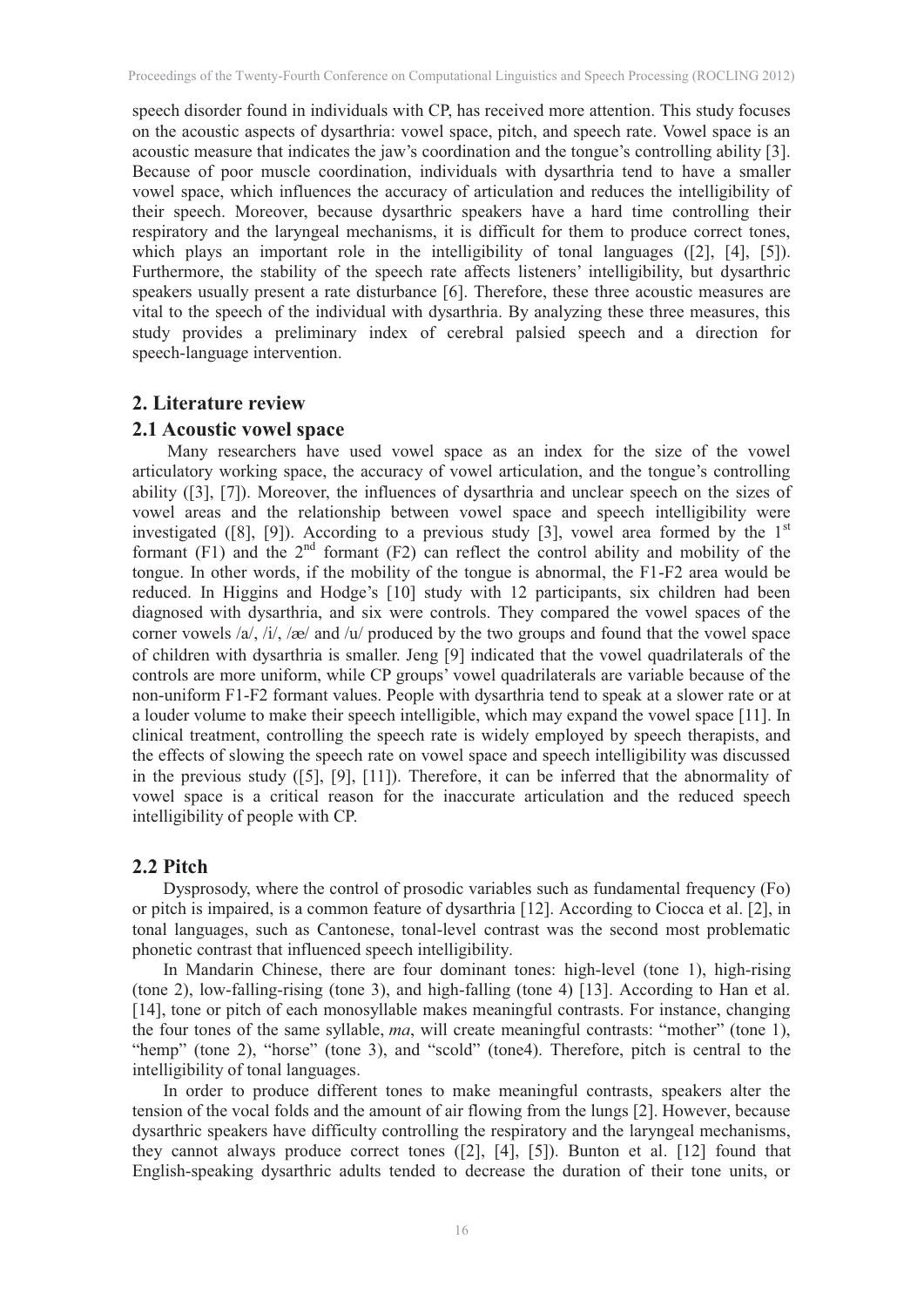produce fewer words in a tone unit. In addition, the range of Fo of dysarthric speakers is restricted. Furthermore, Cantonese dysarthric speakers showed errors in Fo level and/or Fo contour due to the lack of control of laryngeal mechanism [2].

## **2.3 Speech rate**

Due to the neuromuscular factors, it is not surprising that individuals with dysarthria tend to have a slower and more unstable speech rate ([3], [6], [15], [16]). Many researchers have tried to associate speech rate and speech intelligibility to further discuss the complete index of one's speech performance [17]. The previous study [4] stated that slower speech rate of individuals with cerebral palsy may contribute to higher speech intelligibility, which also serves as an aid to their communication efficiency. In contrast, other studies have found no significant correlation. Turner, Tjaden, and Weismer [8], by having dysarthric subjects read the passages at habitual, fast, and slow speaking rate, concluded that there is no specific correlation between these two issues. Therefore, there is still no agreement on the relationship between speech rate and speech intelligibility. Whether the slower speech can be a compensatory strategy to increase intelligibility remains unknown. This study explores the relationship between speech rate and speech intelligibility in spontaneous speech production in 4-year-olds with cerebral palsy, and answers the following questions: (1) Is the speech rate of the children with dysarthria slower than that of typically developing children? (2) How is speech rate related to speech intelligibility?

## **3. Methodology**

### **3.1 The participants**

Four children participated in this study: two with cerebral palsy (CP1 and CP2, mean age 52.3 months) and two with no specific medical history (TD1 and TD2, mean age 54.8 months). The tables provide background information of CP1 and CP2.

| Table 1. Descriptive data of the two CP subjects |      |      |                |              |                           |  |  |  |  |
|--------------------------------------------------|------|------|----------------|--------------|---------------------------|--|--|--|--|
| Subject<br>Months<br>Gender                      |      |      | Classification | Type of CP   | Severity of<br>impairment |  |  |  |  |
| CP1                                              | Male | 48.3 | Dyskinetic     | Quadriplegia | Moderate                  |  |  |  |  |
| CP2                                              | Male | 56.3 | Other          | Quadriplegia | Severe                    |  |  |  |  |

| Table 2. Descriptive data of the two TD subjects |  |  |  |
|--------------------------------------------------|--|--|--|
|                                                  |  |  |  |

| Subject         | Gender | Months |
|-----------------|--------|--------|
| TD <sub>1</sub> | Male   | 54.5   |
| TD <sub>2</sub> | Male   | 55.1   |

All of the subjects are male, in order to avoid any potential gender differences in pitch, and are have normal hearing and intelligence. The two CP subjects were recruited from a hospital. CP1 has the medical diagnosis of dyskinetic quadriplegia with moderate CP. He has been diagnosed with borderline language delay on the basis of Preschool Language Scale-Chinese Version (PLS-C), and has received language therapy. CP2 has the medical diagnosis of quadriplegia with severe CP. He received education in a special education center, but he has never received language therapy. The data of TD subjects were taken from a large-scale study of longitudinal phonetic development.

### **3.2 Data collection**

CP1's data were collected in lab with less noise disturbance, while the data of CP2 and the two TD children were collected in their homes. Although the locations were different, the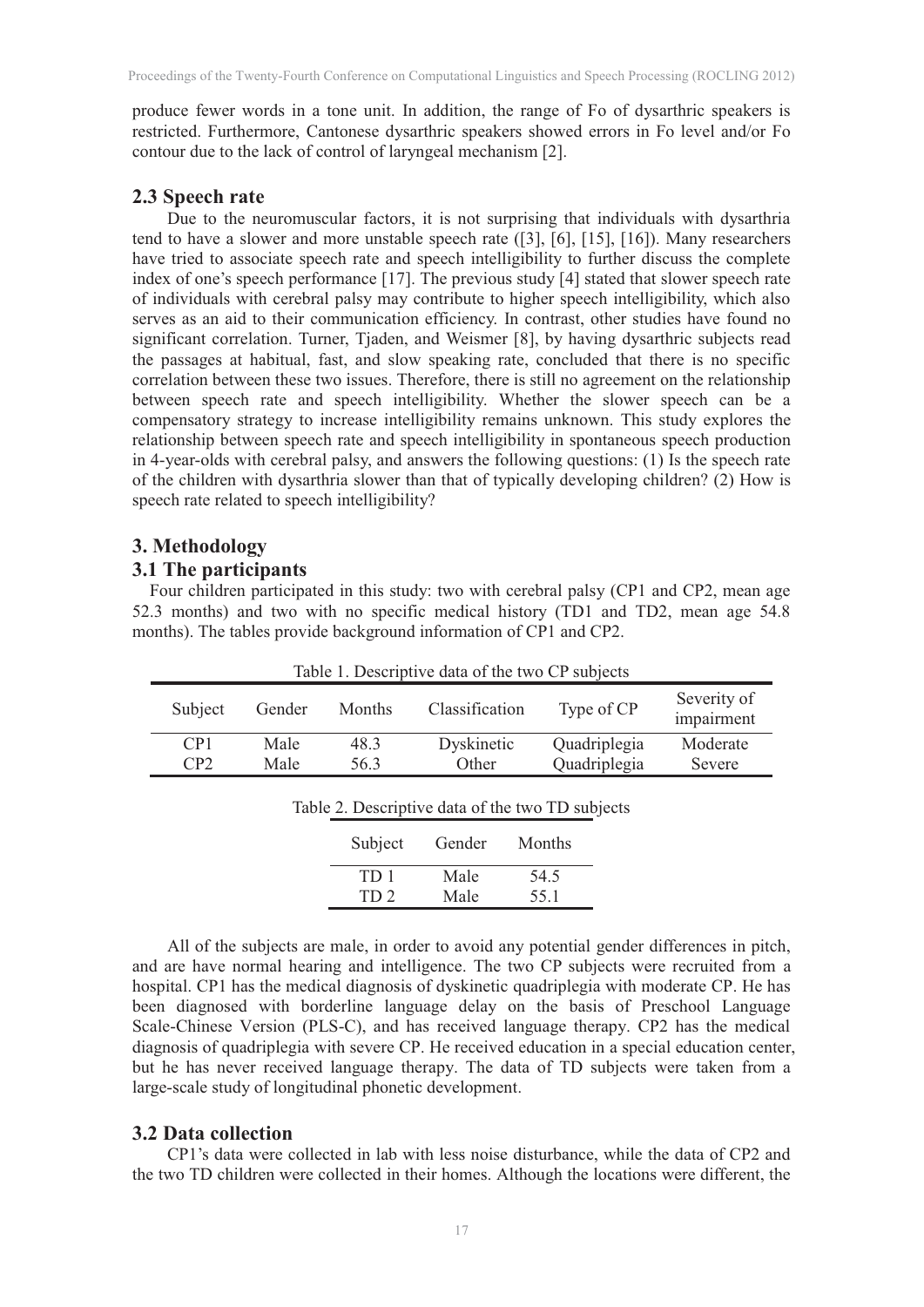same recording equipment was used. A SHURE Wireless microphone system was linked to TASCAM DR-100 recorders for the purpose of sound recording. During the 50-minute observation period, speech productions in picture naming task were recorded, and the Peabody Picture Vocabulary Test-Revised (PPVT-R) was used to provide a quick assessment of the speech and language ability.

### **3.3 Data analysis – acoustic vowel space**

The first 50 utterances with clear quality were transcribed and analyzed with the time-frequency analysis software program, TF32. Vowel formant frequencies were determined with reference to spectrogram, LPC, and FFT with Hillenbrand, Getty, Clark, and Wheeler [18] as the range reference of formant frequencies. F1 and F2 values and bandwidth were measured. Vowels with unrecognized formant patterns or with large bandwidth (larger than 1000Hz) were discarded.

All F1 and F2 values of vowels were normalized. The procedure of normalization is intended to reduce the differences caused by extrinsic vowel formant values and remaining the phonological distinctions among different vowels ([19], [20]). The differences of vowel productions of CP and TD were analyzed in three aspects: the F1 and F2 values of individual vowels /i/, /a/, /u/, /ə/, /ɛ/, and /ɔ/, standard deviation of formant frequencies, and vowel space. Overall F1-F2 vowel spaces were calculated to examine the data diversity, and the vowel space formed by the three corner vowels /i/, /a/, and /u/ were captured to illustrate the mobility and control ability of tongue and jaw.

### **3.4 Data analysis - pitch**

Pitch values of bi-syllabic or tri-syllabic words were analyzed based on four dominant tones in Mandarin Chinese: high-level (tone 1), high-rising (tone 2), low-falling-rising (tone 3), and high-falling (tone 4) [13]. However, in Mandarin spoken in Taiwan, the low-falling-rising tone or dipping tone (tone 3) is always replaced by low-falling tone. The first 50 intelligible and less disturbed utterances were selected for pitch analysis. The same procedure was administered to all four children.

TF32, an acoustic analysis program, was used to estimate fundamental frequency (Fo), mean standard deviation of Fo, mean tone duration (TU), mean slope (in Hz/ms), and the maximum and minimum values of Fo. In addition, the beginning point (BP) and the end point (EP) were measured for tone 1 and 4; the beginning point (BP), the inflectional point (IFP), and the end point (EP) were measured for tone 2 and tone 3. For slope of tones, two functions were used to measure.

Function 1: SLP1 (Tone1 and 4) = (EP-BP)/  $(\overline{EP - BP})$ 

Function 2: SLP2 (Tone2 and 3) = (IFP-BP)/  $(\overline{IFP - BP})$ 

SLP3 (Tone2 and 3) =  $(EP-IFP)/(\overline{EP - IFP})$ 

Note that in Slope Function 2, tone 3 was in fact the low-falling tone.

### **3.5 Data analysis – speech rate**

In speech rate, the target data were the phrases and sentences produced by the four children in spontaneous interaction. To examine speech intelligibility, the target data were 50 randomly chosen words from the picture-naming task in the same recordings. The following principles are based on the data collection procedures in [4].

(1) Syllables per minute (SPM): one judge listened to the phrases and sentences, transcribed the content syllable by syllable, and counted the number of the syllables. SPM is obtained by calculating the total number of the syllables divided by the time duration, and multiplying the quotient by 60. In the case of spontaneous speech, the intra-sentence pauses were included, but the inter-sentences pauses were not.

(2) Intelligible syllables per minute (ISPM): ISPM is acquired by counting only the number of the intelligible syllables divided by the duration, and multiplying the quotient by 60. Ten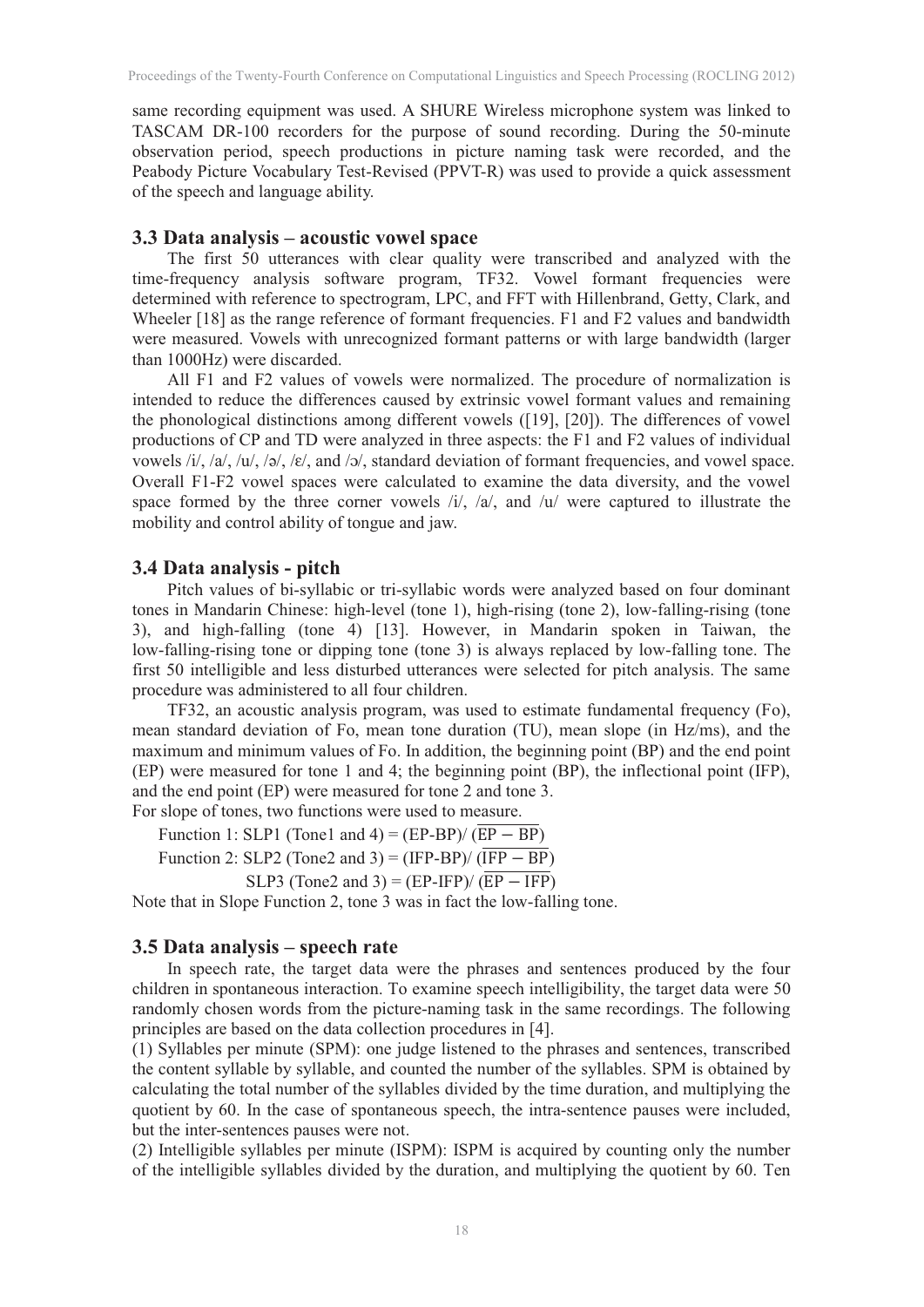percent of the data were re-analyzed by the second judge. The inter-judge was allowed to listen to the data again, and to the relevant context but no more than twice. The result of inter-judge reliability is 86.2%, which exceeds the standard proposed by Kassarjian [21]. *Speech intelligibility:* Three judges were recruited to transcribe productions of 50 words of each child in the picture naming tasks. The judges could only listen once and then transcribed

what they heard. All the judges worked alone, and at their own pace. The total number of correctly transcribed syllables was divided by the total number of the syllables of the 50-word list. Mean intelligibility from the three judges was calculated as speech intelligibility of each child.

# **4. Results and discussion**

# **4.1 Acoustic vowel space**

# **Frequency of occurrence**

The following results compare CP and TD group in vowel accuracy and the occurrence of main vowels  $(i/$ ,  $/a/$ ,  $/u/$ ,  $(a/$ ,  $(e/$ , and  $(a/$ ).

| <b>Vowels</b> | CP1       | CP2       | TD1      | TD <sub>2</sub> |
|---------------|-----------|-----------|----------|-----------------|
| /1/           | 21.33%    | $17.39\%$ | 22.95%   | 25.86%          |
| /a/           | 22.67%    | 21.74%    | 22.95%   | 29.31%          |
| /u/           | $10.67\%$ | $15.94\%$ | 21.31%   | 13.79%          |
| (ə            | 22.67%    | 24.64%    | 11.48%   | $8.62\%$        |
| /ɛ/           | 14.67%    | $10.14\%$ | 11.48%   | 13.79%          |
| /റ            | 8%        | $10.14\%$ | $9.84\%$ | $8.62\%$        |

Table 3 shows that vowels  $\frac{1}{4}$  and  $\frac{1}{a}$  have a high frequency of occurrence, and vowel  $\frac{1}{2}$ shows a lowest frequency in both CP and TD children. Furthermore, both CP1 and CP2 show a high frequency of occurrence in vowel /ə/ during their picture naming task.

| Table 4. The accuracy of each main vowel in the four subjects' vowel production |         |         |         |         |  |  |  |
|---------------------------------------------------------------------------------|---------|---------|---------|---------|--|--|--|
| Vowels                                                                          | CP1     | CP2     | TD1     | TD2     |  |  |  |
|                                                                                 | $100\%$ | 80%     | $100\%$ | $100\%$ |  |  |  |
| /a/                                                                             | $100\%$ | 100%    | 100%    | 75%     |  |  |  |
| /u/                                                                             | $100\%$ | $100\%$ | 100%    | $100\%$ |  |  |  |
| 'Ə/                                                                             | 80%     | 25%     | 100%    | 50%     |  |  |  |

Table 4 indicates high accuracy in corner vowels  $(i/2, 4a)$ , and  $(i/2)$ , while a respectively lower accuracy in vowel /ə/. Comparing to TD children, children with CP show a lower accuracy of vowel production.

#### **Overall vowel spaces**

Figure 1 and Figure 2 show the un-normalized and normalized F1 and F2 of the four children. The dots in the figure represent each individual vowel production. In the figure of normalized vowel formant values, the influences of extrinsic vowel formant values are reduced during the normalization procedure.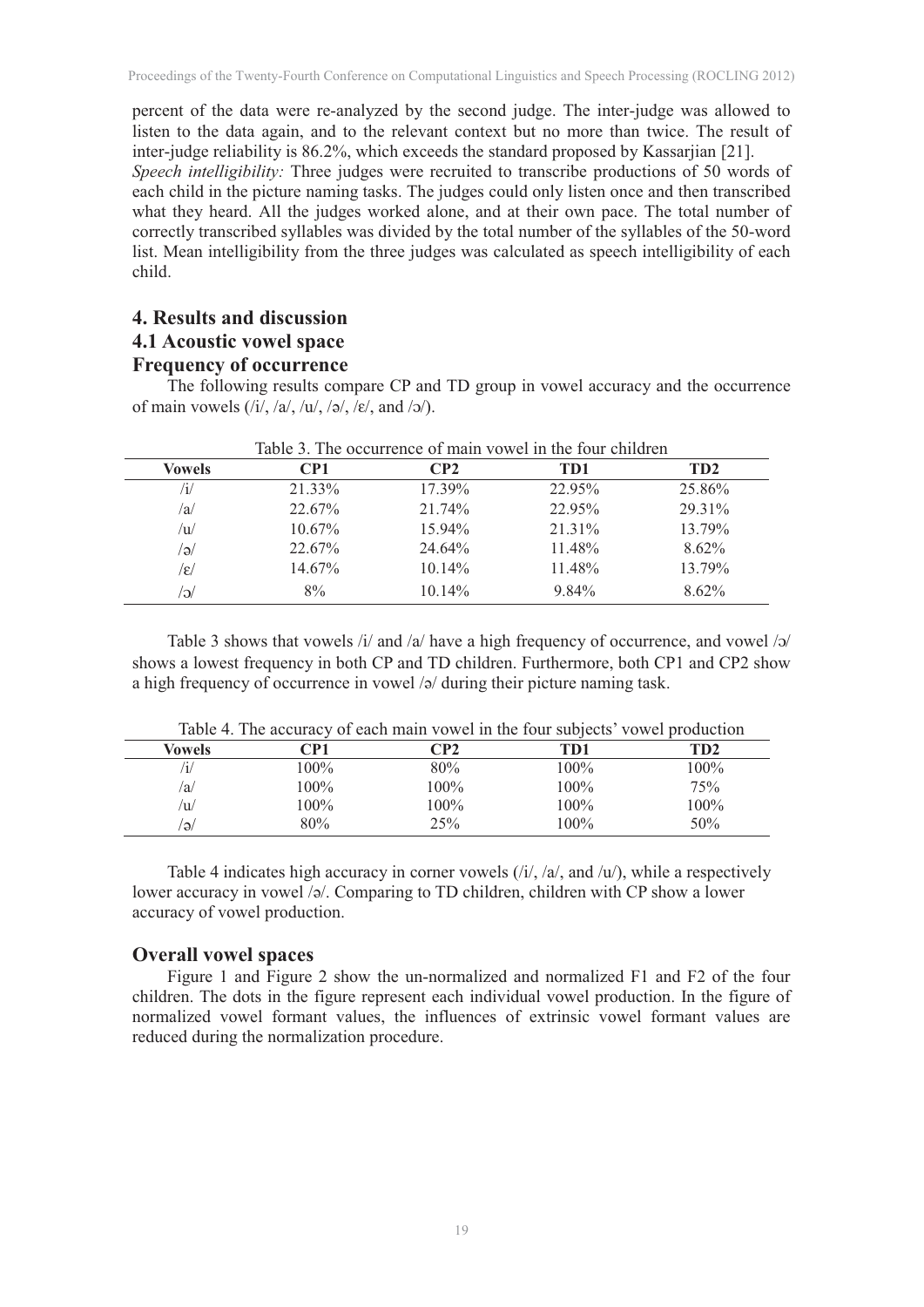





Figure 2. Normalized vowel formant values of CPs and TDs.

As Figure 1 and Figure 2 show, the distribution of CPs' individual vowel formant values is scattered, while that of TDs is more concentrated and more easily recognized. Moreover, the distinction of formant values distribution between central vowels and corner vowels was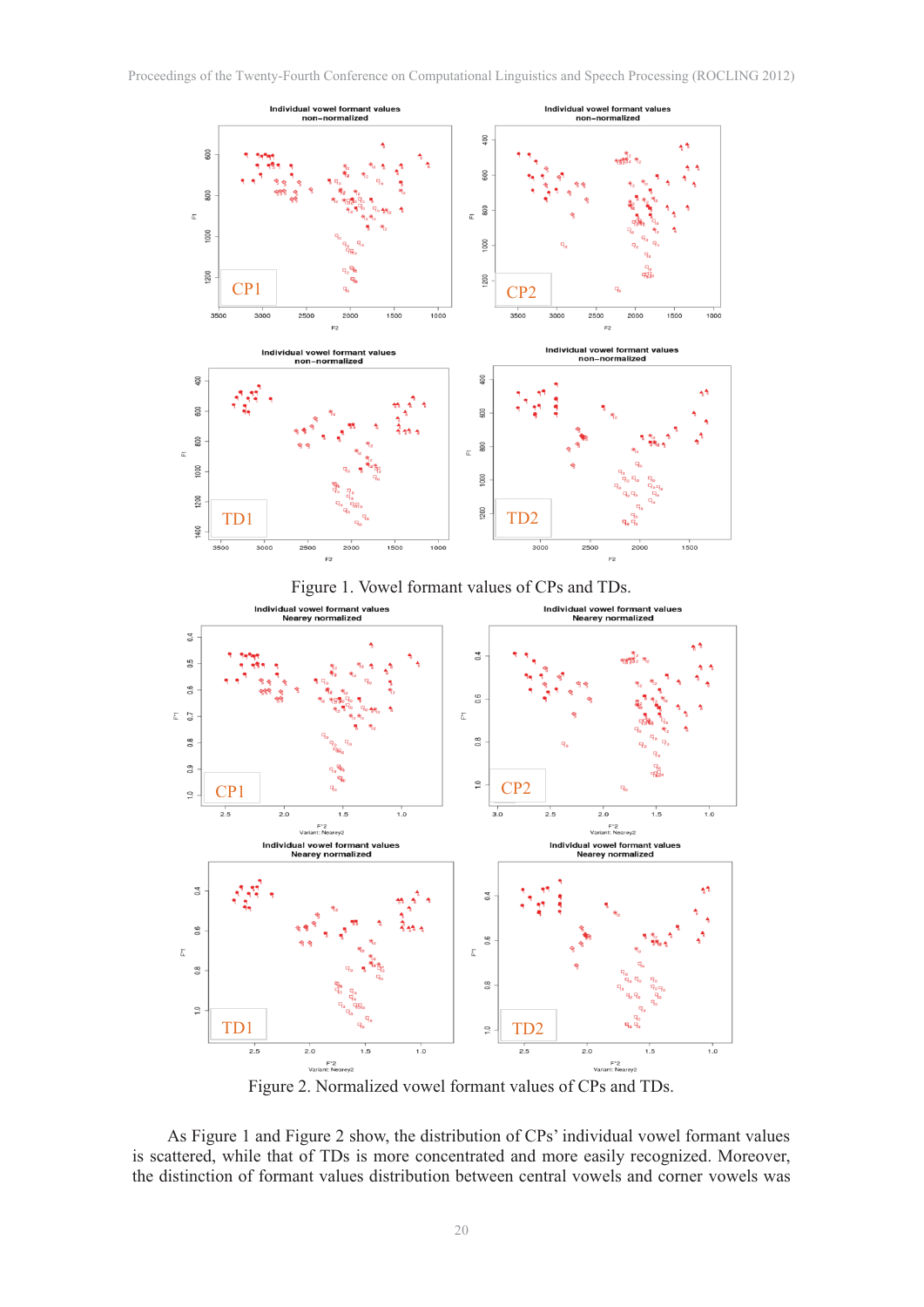# not clear in CPs.



### **Individual vowel spaces**

Figure 3. Individual vowel spaces of CP1, CP2, TD1, and TD2.

Figure 3 illustrates that almost all individual vowel spaces in CPs are larger than in TDs, especially in vowel  $/i/$ ,  $/a/$ , and  $/e/$ . That is, the deviations of the formant values of CPs are larger than those of TDs. Moreover, the overlapping of individual vowel categories looks more obvious in CP children. Almost all individual vowels overlap with each other, and the positions of vowel spaces gather to the central part, which reduces the distinction between formant values of different individual vowels in CPs.

|                     | Table 5. Mean and standard deviation of F1 and F2 values of individual vowels and vowel |
|---------------------|-----------------------------------------------------------------------------------------|
| areas in 4 children |                                                                                         |

| <b>Vowels</b> | CP1               |                |         | CP <sub>2</sub> |        | TD1            | TD <sub>2</sub> |                |  |
|---------------|-------------------|----------------|---------|-----------------|--------|----------------|-----------------|----------------|--|
|               | F1                | F <sub>2</sub> | F1      | F <sub>2</sub>  | F1     | F <sub>2</sub> | F1              | F <sub>2</sub> |  |
| /i/           | 497               | 2285           | 493     | 2623            | 406    | 2541           | 413             | 2333           |  |
|               | $\ddagger$ (35.1) | (121.5)        | (73.5)  | (130.3)         | (41)   | (90.2)         | (43)            | (110.1)        |  |
| /a/           | 778               | 1532           | 814     | 1618            | 917    | 1608           | 838             | 1598           |  |
|               | (134.8)           | (100)          | (106.7) | (233.7)         | (88.4) | (128.3)        | (84.9)          | (100.9)        |  |
| /u/           | 539               | 1112           | 514     | 1141            | 504    | 1127           | 491             | 1142           |  |
|               | (89.6)            | (150.9)        | (126.3) | (104.7)         | (67.9) | (110.6)        | (97.8)          | (132.6)        |  |
| /ə/           | 610               | 1477           | 539     | 1633            | 691    | 1503           | 578             | 1550           |  |
|               |                   |                |         |                 |        |                |                 |                |  |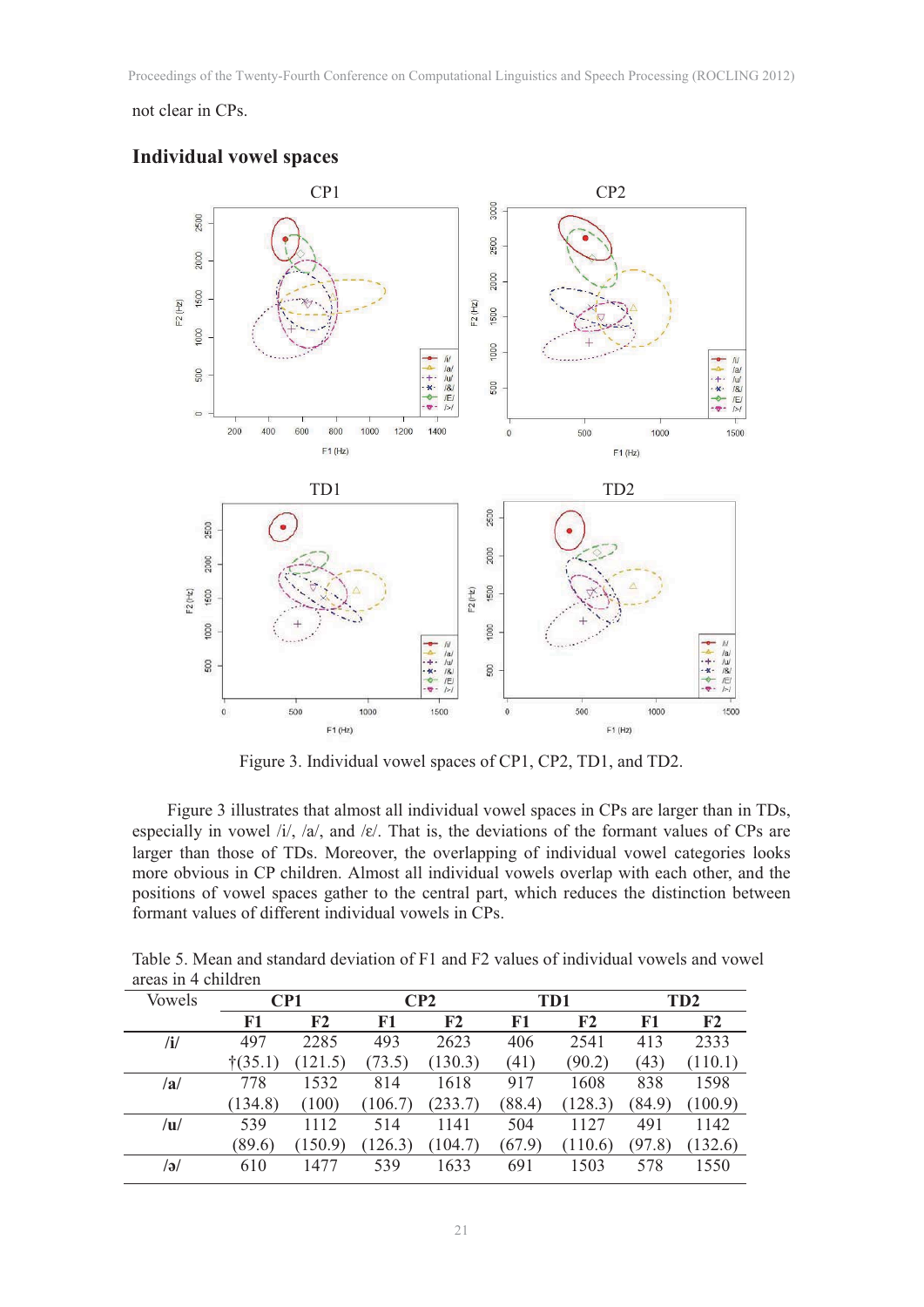|                  | (70.7) | (166.6) | (116)  | (118.9) | (101.4) | (137)  | (62.1) | (142.9) |
|------------------|--------|---------|--------|---------|---------|--------|--------|---------|
| $/\varepsilon$ / | 587    | 2095    | 546    | 2330    | 591     | 2023   | 599    | 2042    |
|                  | (36.9) | (102.9) | (65.3) | (162.2) | (51.1)  | (61.3) | (52.3) | (43.5)  |
| /၁/              | 632    | 1435    | 605    | 1504    | 619     | 1664   | 552    | 1525    |
|                  | (64.4) | (209.3) | (66.4) | (78.2)  | (86.8)  | (120)  | (43.7) | (75.8)  |
| <b>Vowel</b>     |        | 152761  |        | 227608  |         | 315555 |        | 224572  |
| area $(Hz2)$     |        |         |        |         |         |        |        |         |

† Standard deviation reported in parentheses

Table 5 reveals the mean formant values of CP and TD groups. The CP group shows higher F1 values in high vowels (/i/ and /u/) and lower F1 values in low vowel /a/. There is no obvious difference between CP and TD group in F2 values. Moreover, the CP group shows a larger standard deviation of vowel formant frequencies, which indicates the instability of formant frequencies.



Figure 4. Overall vowel spaces of CP1, CP2, TD1, and TD2.

Compared with the TD group, the CP group shows a smaller overall vowel space. As illustrated in Figure 4, both CP1 and CP2 show a limited range in F1 values, while in F2 values there is no obvious difference between the CP2 and TD groups.

### **Discussion**

The findings indicate that children with CP show a wide and variable range of distribution in individual vowel formant frequencies, while TD children's data of formant values are more concentrated and uniform. This is also found in previous study that the vowel quadrilaterals of controls are uniform, while those of CPs are relatively variable [9]. The deviation in vowel production might be attributable to CPs' abnormal control of the tongue. Moreover, the reduced distinction between corner vowels and other main vowels, and the obvious overlapping of different individual vowel spaces in CP1 and CP2 also indicate a reduced stability in vowel productions. Like what was found in the previous studies ([3], [7], [10]), CP children show a smaller overall vowel space area than TD children.

F1 and F2 values are related, respectively, to the height and advancement of the tongue. In this study, children with CP show a higher F1 in high vowel /i/ and /u/, while showing a lower F1 in mid vowel / $\varepsilon$ / and low vowel /a/. That is, they have limited mobility of tongue height. There is thus less of a distinction of F1 values between high and low vowels in children with CP than in TD children [9]. The difference in F2 is less obvious between CP and TD groups. Therefore, the limited F1 range contributes to the smaller vowel space in CP children. This finding is different from [10] which indicated that children with dysarthria used a lower tongue and jaw position to pronounce vowel/a/, and the dysarthric children's smaller vowel spaces were resulted from the reduction of F2 extent instead of F1.

## **4.2 Pitch**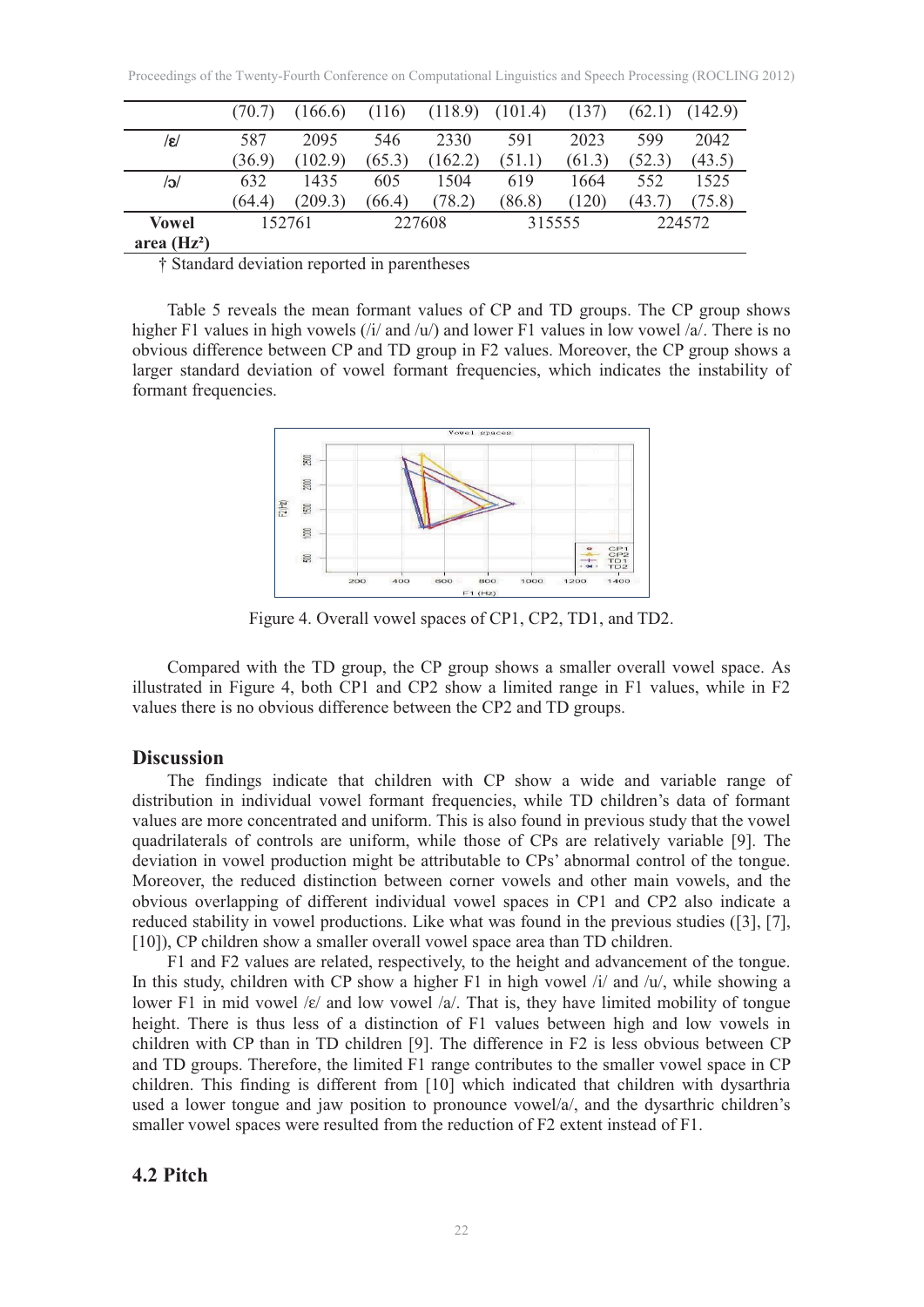Figure 5 shows the frequency of occurrence of tones. Tone 3 appears to be the least in both groups. In addition, both TDs and CPs produced relatively more tone1 than others.



Figure 5. Frequency of occurrence of tones in TD and CP children

#### **The accuracy and substitution patterns**

As shown in Table 6, in TD 1, the accuracy rate of tone 1 is the highest among the four tones. The accuracy rate is 96.97% (32 words). The lowest accuracy rate was found in tone 3, which is  $54.17\%$  (13 words). TD 1 used tone 1, tone 2 and tone 4 to substitute for tone 3. Moreover, the accuracy rate of tone 4 is higher than tone 2. For TD2, his highest accuracy rate is tone 4 (96.65%; 22 words); while his lowest is tone 2 (70%; 14 words). Moreover, tone 1 appears to be more accurate than tone 3.

For CP1, tone 4 has the highest accuracy rate among the four tones (84.21%; 16 words). The lowest accuracy rate can be seen in tone 3, which is 61.11% (11 words). He used both tone 2 and tone 4 to replace tone 3. Moreover, the accuracy rate of tone 1 is higher than that of tone 2. For CP2, tone 1 has the highest accuracy rate, which is 81.82% (18 words.) The lowest accuracy rate is tone 3, which is 60% (9 words). He used tone 2 and tone 4 to replace tone 3. Moreover, the accuracy rate of tone 2 is higher than that of tone 4.

| Substitution                                                      | TD1            | TD <sub>2</sub> | CP1             | $\bf CP2$      |
|-------------------------------------------------------------------|----------------|-----------------|-----------------|----------------|
| $1\overline{\rightarrow}1^*$                                      | 32             | 30              | $\overline{27}$ | 18             |
| $1 \rightarrow 2^*$<br>$1 \rightarrow 3^*$                        | 0              | 4               | 5               | 4              |
|                                                                   | 0              | 0               |                 | 0              |
| $1 \rightarrow 4*$                                                |                |                 |                 | 0              |
| $2\rightarrow 1^*$                                                | $\overline{2}$ | 0               | 0               | 4              |
| $2 \rightarrow 2^*$<br>$2 \rightarrow 3^*$                        | 18             | 14              |                 | 15             |
|                                                                   | 4              | 6               | 2               | 0              |
| $2 \rightarrow 4*$                                                |                | 0               |                 | 1              |
| $3 \rightarrow 1^*$                                               | 3              | 0               | 0               |                |
|                                                                   |                | 2               | 5               | $\overline{5}$ |
| $3 \rightarrow 2^*$<br>$3 \rightarrow 3^*$                        | 13             | 8               |                 | 9              |
| $3 \rightarrow 4*$                                                | 4              | 1               | $\overline{2}$  | 1              |
| $4\overline{\rightarrow}1^*$                                      | $\overline{2}$ | 0               | $\Omega$        | 6              |
|                                                                   | 0              |                 |                 | $\overline{2}$ |
|                                                                   |                |                 | 2               |                |
| $4 \rightarrow 2^*$<br>$4 \rightarrow 3^*$<br>$4 \rightarrow 4^*$ | 18             | 22              | 16              | 20             |

Table 6. The accuracy and substitution patterns in TD and CP children

\* one that substitute for the target tone

### **Mean duration**

Figure 6 shows the mean duration of each tone of the four children. Both TD and CP children's tone 2 is the longest. For CP children, their tone 4 is the shortest; however, TD children's tone 3 is the shortest. Moreover, the mean duration of four tones in CP is about 1.3 to 1.8 times longer than in TD.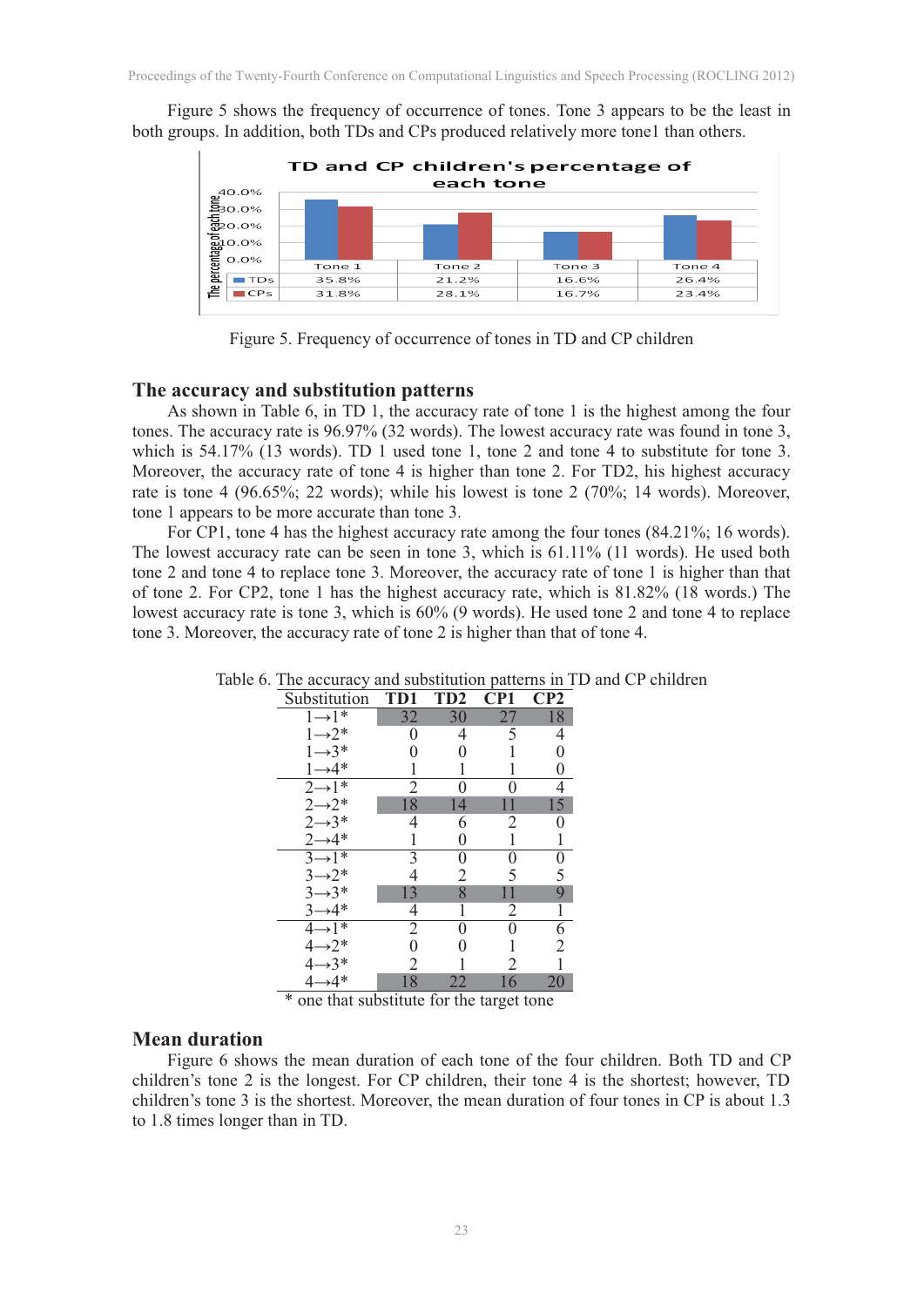

Figure 6. Mean duration of TDs' and CPs' fundamental frequency (Fo)

#### **Mean standard deviation**

Table 7 shows the mean standard deviation (SD) of pitch values in each individual tone category in the four children. The higher the SD is, the more unstable the pitch value. In general, the SDs of the pitch values of each tone in CPs are all higher than the SDs of TDs. CPs' SD is about 1.5-1.6 times larger than that of TDs. Therefore, the results indicated that CP children's pitch is indeed more unstable than TD children's, reflecting the lack of speech-motor control of children with cerebral palsy. In addition, for CP children, the SD of their tone 3 is the highest of all, 26.4 Hz, which implies that the pitch development of tone 3 is the most unstable among the four tones. The possible reason is that tone 3 is considered the most complicated in Chinese. According to a previous study [22], tone 3 has a tone notation of 214, which means that tone 3 initially falls from 2 to 1 and then rises from 1 to 4. Therefore, it takes CP children extra energy to produce tone 3, the most difficult one, under the condition that they lack mature speech-motor control. That is why CP children's tone 3 appears to be the most different from that of TD children.

Table 7. Mean standard deviation of fundamental frequency (Fo)

|                         | .    |              |        |        |
|-------------------------|------|--------------|--------|--------|
|                         | Tone | Tone 2       | Tone 3 | Tone 4 |
| TDs                     | 13.8 | l 4.6        | 20.8   | 20.9   |
| $\mathbb{C}\mathrm{Ps}$ | 16.2 | າາ າ<br>44.L | 26.4   | 24.5   |

#### **Mean slope**

In Table 8, we can see that the mean slope of tone 1 in TDs is -0.191 Hz/ms, while CPs' is -0.162 Hz/ms. Both TDs' and CPs' tone 1 tends to go below the level, causing a slight fall for this high-level tone. This lowering of high-level tone can also be found in dysarthric speakers of Cantonese [2] and in hearing-impaired Mandarin-speaking children ([13], [23]). Furthermore, CPs' tone 1 tends to approach the level more closely than that of TDs. The possible explanation is that tone 1 for CP children is actually not a difficult tone to master compared to the other tones. Tone 2 in Chinese has two segments of slope. Tone 2 is a high-rising tone [22]. Before raising the pitch, speakers must temporarily and quickly lower it. Therefore, there are two segments of slope of tone 2. CP children's pitch movement of tone 2 looks very similar to that of TD children. CP children, at first, lowered their tone 2 and then rose up just as TD children did when they produced tone 2. Like the pattern of tone 2, tone 3 has two segments of slope. The duration of the falling-down of tone 3 is longer than that of tone 2. CP children's tone 3 is more monotonous than that of TD children's because their slope, either from BP to IFP or from IFP to EP is closer to the level. The mean slope of TD and CP subjects' tone 4 (the high-falling tone) are negative. There is no obvious difference between TDs' and CPs' mean slope of tone 4. Compared to other tones, TDs' and CPs' tone 4 seem to be the most similar. Tone 4 for CP children is also a rather easy tone to master.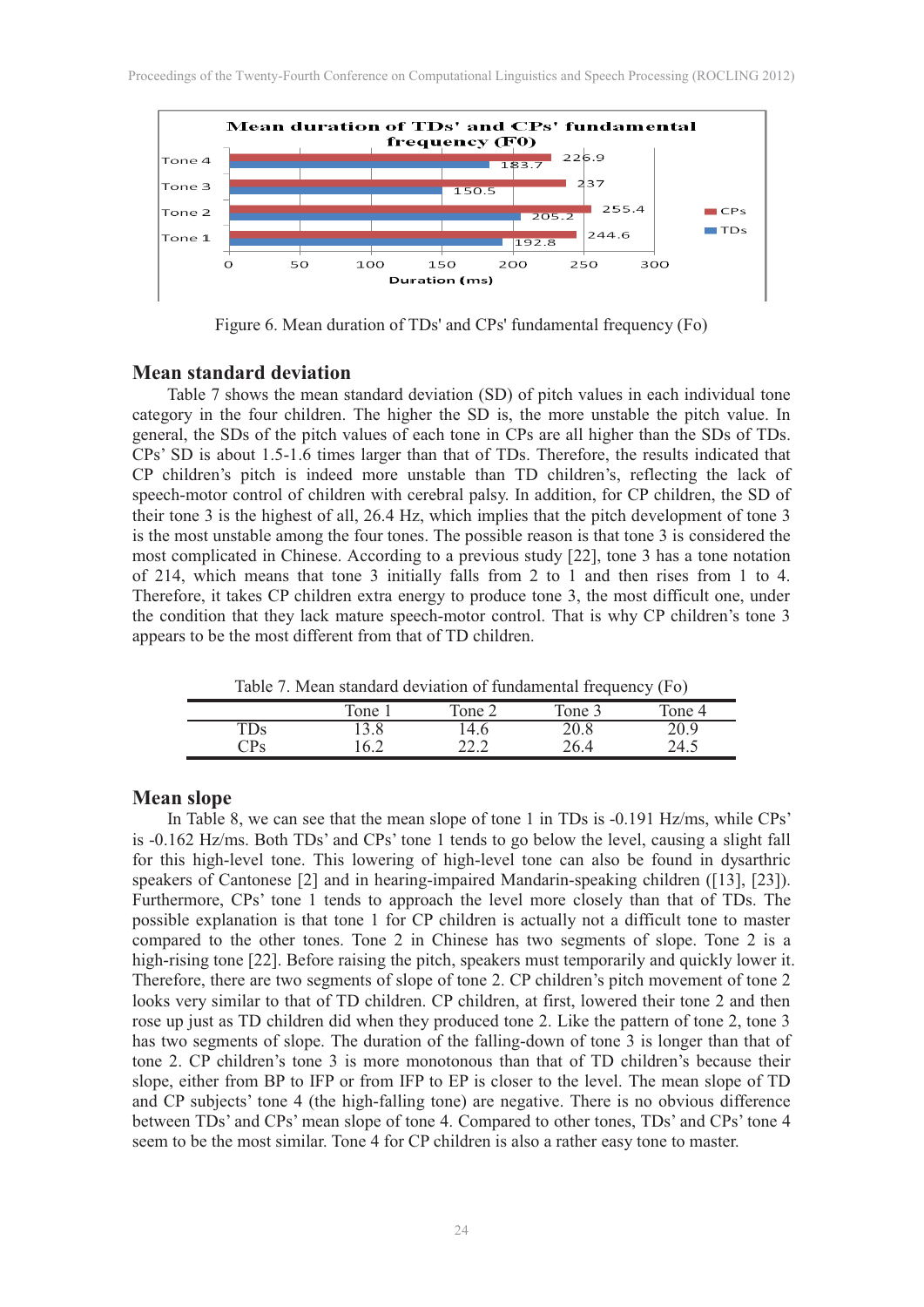| Table 8. Mean slope of fundamental frequency (FO) |          |        |  |                                   |  |          |  |  |  |
|---------------------------------------------------|----------|--------|--|-----------------------------------|--|----------|--|--|--|
|                                                   | Tone 1   | Tone 2 |  | Tone 3                            |  | Tone 4   |  |  |  |
| TDs.                                              | $-0.191$ |        |  | $-0.710$ $0.308$ $-0.631$ $0.348$ |  | $-0.388$ |  |  |  |
| CP <sub>S</sub>                                   | $-0.162$ |        |  | $-0.795$ $0.262$ $-0.534$ $0.212$ |  | $-0.348$ |  |  |  |

Table 8. Mean slope of fundamental frequency (Fo)

### **Discussion**

CP children's pitch differs from that of TD children in mean duration and in mean standard deviation. It was found that CP children tend to spend more time and make more efforts in speech production due to the disorder of speech-motor control. In addition, the results of SD indicated that pitch production of CP children is more unstable than TD children's, reflecting the lack of speech-motor control. As for the mean slope of each tone, there is no obvious difference between TD and CP children.

In general, for both TD and CP children, tone 1 and tone 4 are easier to handle than the other tones. Therefore, the accuracy rate of both tone 1 and tone 4 is the highest among the four tones for both TD and CP children. The tone values of tone 1 and tone 4 are 55 and 51, respectively [22]. The procedure involved in the production of these two tones is relatively easy. In contrast, tone 3 for TD1, CP1 and CP2 is considered the most difficult tone to produce because the accuracy rate is the lowest among the four tones. Although the most difficult tone for TD2 seems to be tone 2, the accuracy rate of TD2's tone 3 is also low (72.73%; 8 words). The tone value of tone 3 is 214 [22], which is difficult for both TD and CP children.

## **4.3 Speech rate**

*Speech rate:* the results of both SPM and ISPM of four subjects are presented in figure 1. Both SPM and ISPM of CP1 and CP2 are slower than TD1 and TD2.

- (1) SPM: although CP1 performed the slowest SPM among the four, the rates of the four subjects were actually close. If we take further examination of CP2, his rate of SPM was 239 SPM, which could almost compete with the typically developing children, which were 254 SPM and 272 SPM respectively.
- (2) ISPM: the differences between the group of CP children and the group of TD children are extended. While the rates of typically developing children remain almost the same, the rates of the group with cerebral palsy dropped much more slowly, especially in CP2. CP2 produced the rapid speech rate with a lower intelligibility.





*Speech intelligibility:* in the part of speech intelligibility, the results in CP1 and CP2 were 76% and 63%, and in TD1 and TD2 were 98% and 92%, respectively. Compared with the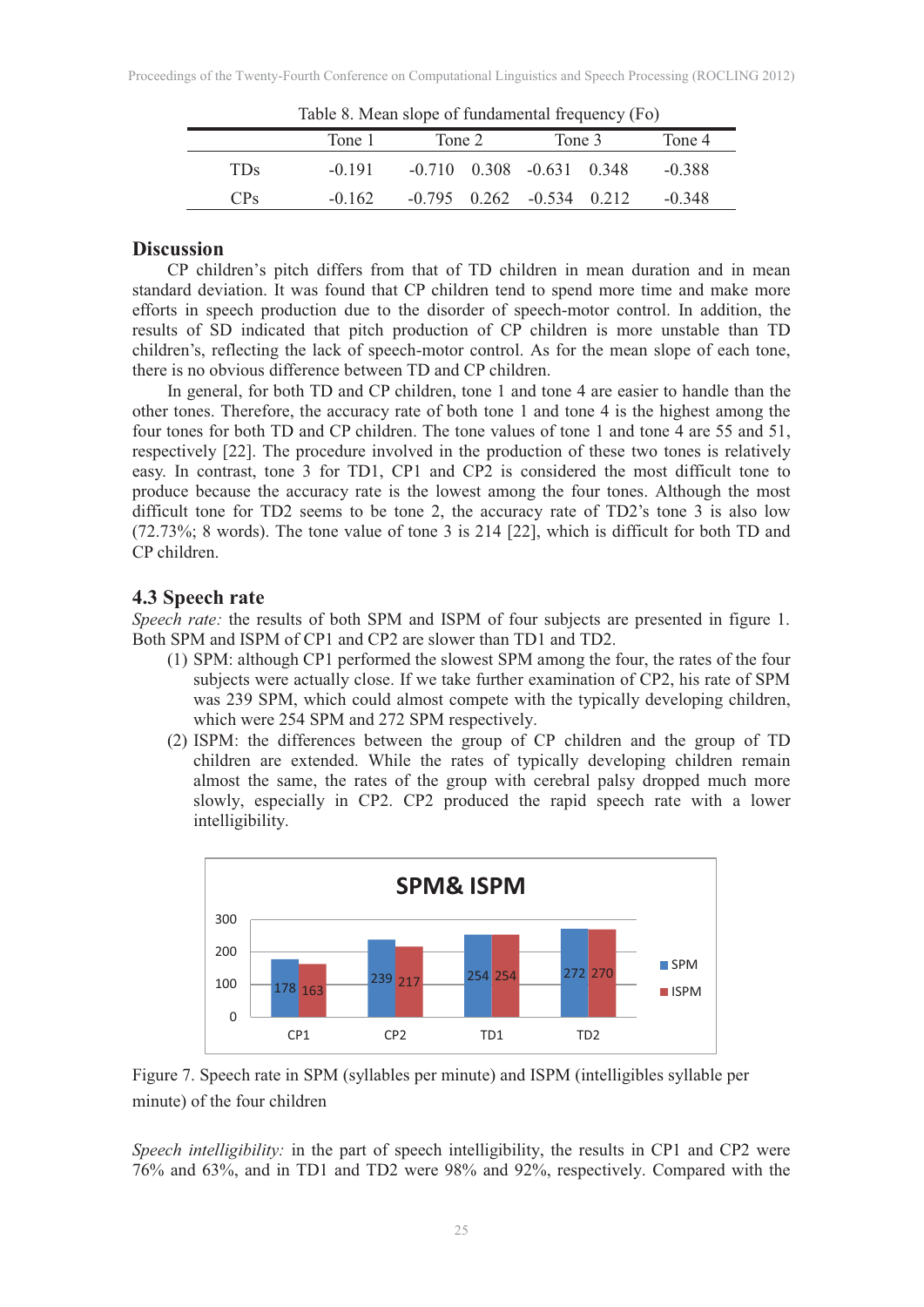speech rate, there is an obvious difference between CP children and TD children. Both CP1 and CP2 showed a lower intelligibility. Moreover, CP2's speech intelligibility was only 63%, which is the lowest of the four children. Compared to the group with cerebral palsy, TD1 and TD2 showed relatively high intelligibility, at 98% and 92% respectively. Furthermore, combined with the result of ISPM, although CP2 is the rapid speaker, his intelligibility has been affected by this rapidness and dropped more apparently than other three children. While CP1 produced the slower speech rate, his speech intelligibility was higher than CP2.

### **Discussion**

Compared to that of typically developing children, the speech rate of the children with cerebral palsy group is slower. The findings in this paper that both SPM and ISPM of CP children are slower than TD children are consistent with the dysarthria literature ([3], [15], [16]). Moreover, group with cerebral palsy also demonstrated the lower speech intelligibility. Nevertheless, there were individual differences in CP children, especially in the case of CP2. CP2 showed similar speech rate as the TD group in SPM, which was much faster than CP1. This might be due to the different type of cerebral palsy. In this study, although CP1 is less severe than CP2 in cerebral palsy, CP1 is diagnosed with dyskinetic quadriplegia, and this type of cerebral palsy usually affects the speech production more obviously. Ingram and Barn [24] propose that the reason leading to dyskinetic dysarthria is generally because the motor control of the voluntary articulator in dyskinetic speakers has been aggravated by their involuntary movements, which leads to the disruption of the speech. Although there is disagreement in some of the latter findings [25], the influences of involuntary movements on the speech production of dyskinetic speakers merit investigation in future studies. As to CP2, his rapid speech may result from the repetition of the target items in picture naming. Through these repetitions, the duration of the repeated utterances became shorter. The repeated utterances take up 15% of the whole data, which might explain the fast speech rate of CP2. Furthermore, while examining the repeated utterances in CP2, it was found that even though children with cerebral palsy have some speech defects, they have the ability to adjust their speech rate at will. In the recording, when CP2 was mischievously playing with adults, he obviously slowed down or sped up the rate of the target utterances. This finding confirms previous literature that the dysarthric speakers can adjust their rate as needed, revealing that they are capable of planning speech production. From this rate flexibility in CP children, we can respond to the statement in LeDorze, Ouellet, and Ryalls [6] that the speech deficit in dysarthric speakers is a matter of performance, not of competence.

### **5. Summary and further studies**

Due to the deficit of speech-motor control, children with cerebral palsy show substantial differences in speech production comparing with typically developing children. Regarding vowel space, CP children have scattered and non-uniform formant values of each vowel, which reflects that children with CP have a relative lack of ability to coordinate and control the movements of the tongue. Furthermore, the vowel space of CP children is smaller than that of TD children. This finding suggests that CP children have limited tongue mobility. As to pitch features of CP children, the mean duration of each tone in CP children is longer than that in TD children. This finding indicated that CP children tend to spend more time producing speech because of their impaired speech-motor control. In addition, pitch production in CP children tends to be more unstable than in TD children. With regard to speech rate, CP children have slower rate and reduced intelligibility than children who do not have CP. Moreover, a slower speech rate can improve the intelligibility of speech in children with CP.

The limitations in this preliminary study suggest directions for future research. First, the number of children included for analysis is limited. Future studies with more participants would yield more objective results, and the correlation of CP children's speech rate and their speech intelligibility could be verified. Second, the findings of this study were just based on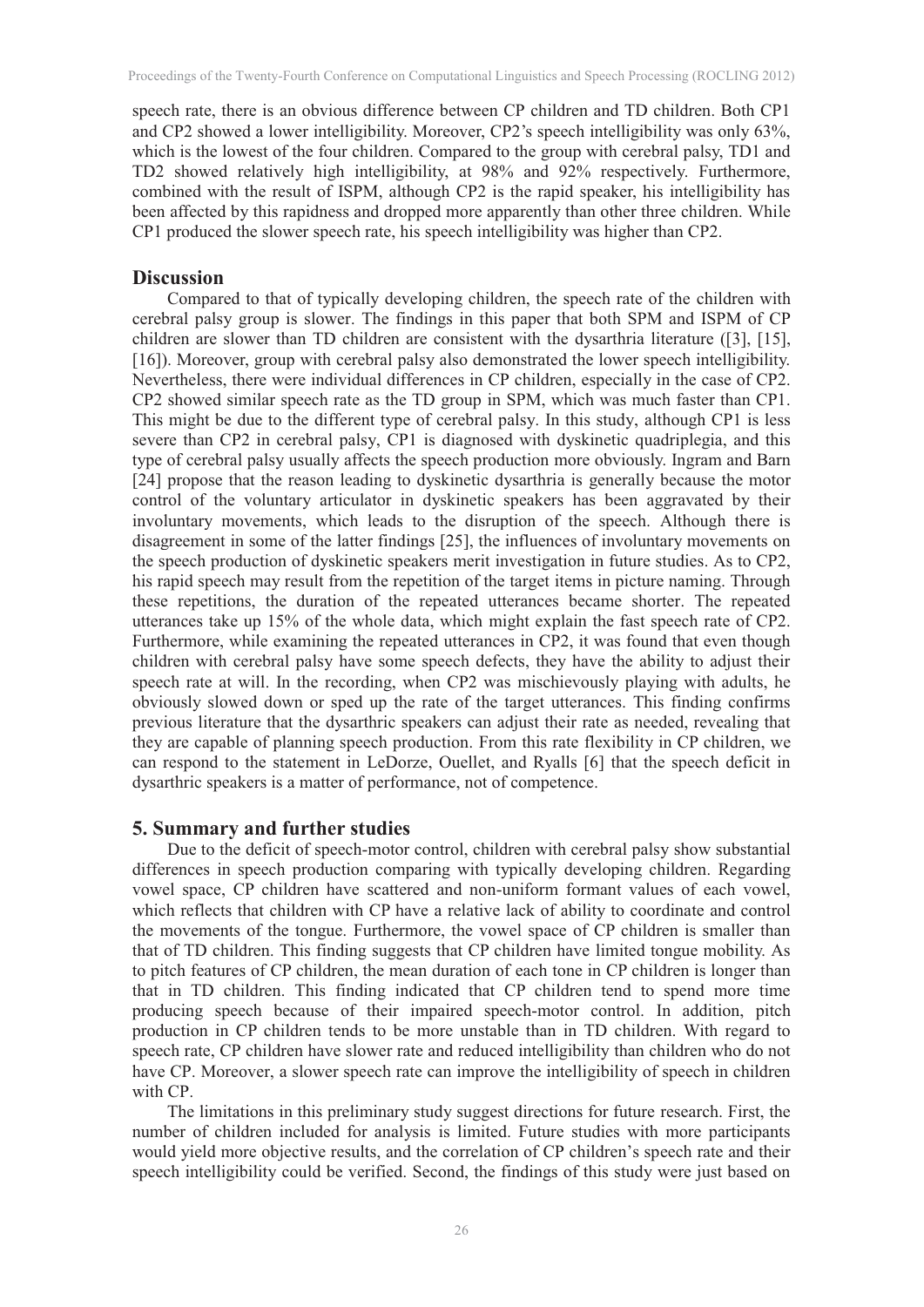the observation of 4-year-old children. Extended longitudinal observation can provide more complete data of the individual differences and the profile of the development in vowels, pitch patterns, speech rate, and other speech and language characteristics. Third, the background disturbance in the recording procedures compromised the quality of the recordings. The background noises made the measurement of vowel formant frequency and pitch values difficult.

Moreover, pitch production in CP children tends to be very inconsistent. Even within a monosyllabic utterance, CP children make constant changes in pitch. For instance, CP children pronounced "diàn" in "diànshì" (television) as "diàn én." The pitch movement of this utterance looked abnormal and changing (Figure 8). The change of pitch within one monosyllabic utterance is very common in the data of CP children. Therefore, this also created some difficulties in the transcription and later in pitch analysis.



Figure 8. CP children's bumpy pitch movement due to pitch changes within one syllable

 Furthermore, speech productions of CP children tend to be fractured and discontinuous, just like grow pulse in [26]. It seems that CP children press the muscles too strongly in their larynx while speaking. Thus, the pitch movement shown in Figure 9 appears to be unstable, bumpy, and usually broken. The bumpy and unstable pitch movement makes the measurement of fundamental frequency very difficult.



Figure 9. CP children's bumpy pitch movement due to growl pulse

Last, in this study, the spontaneous speech data used in speech rate analysis, inevitably introduces variables. During the recording procedures, when the children became bored about the tasks they had to perform, they would produce faster and more unintelligible speech because of their impatience. This affected the study results. Accordingly, if we could minimize or eliminate these limitations in future or extended studies, the findings would be valuable for clinical speech-language intervention.

## **References**

- [1] P. Rosenbaum, N. Paneth, A. Leviton, M. Goldstein, and M. Bax, "A report: The definition and classification of cerebral palsy April 2006," *Developmental Medicine and Child Neurology*, 2007, vol. 49, no. 2, pp. 8-14.
- [2] V. Ciocca, T. L. Whitehill, and M. K. Y. Joan, "The Impact of Cerebral Palsy on the Intelligibility of Pitch-based Linguistic Contrasts," *Journal of Physiological Anthropology and Applied Human Science*, 2004, vol. 23, pp. 283-287.
- [3] R. D. Kent and Y. -J. Kim, "Toward an acoustic typology of motor speech disorders," *Journal of Clinical Linguistics & Phonetics*, 2003, vol. 17, no. 6, pp. 427-445.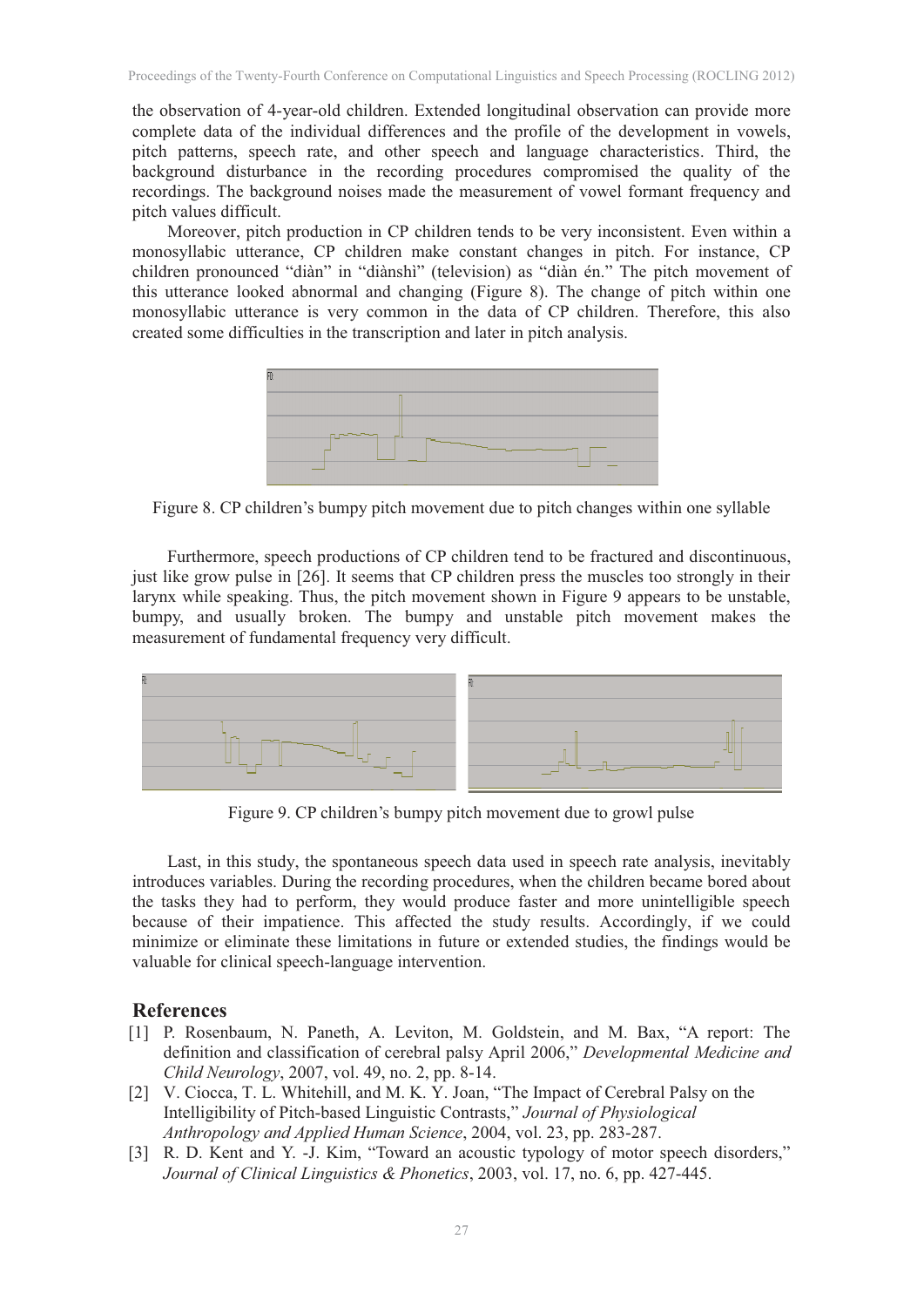- [4] K. C. Hustad, K.L. Gorton, and J. Lee, "Classification of speech and language profiles of 4-year old children with cerebral palsy: A prospective preliminary study," *Journal of Speech, Language, and Hearing Research*, 2010, vol. 53, pp. 1496-1513.
- [5] H. -M. Liu, F. -M. Tsao, and P. K. Kuhl, "The Effect of Reduced Vowel Working Space on Speech Intelligibility in Mandarin-speaking Young Adults with Cerebral Palsy," *Journal of Acoustical Society of America*, 2005, vol. 117, no. 6, pp. 3879-3889.
- [6] G. LeDorze, L. Ouellet, and J. Ryalls, "Intonation and speech rate in dysarthric speech," *Journal of Communication Disorders*, 1994, vol. 27, pp. 1–18.
- [7] K. Tjaden, D. Rivera, G. Wilding, and G. S. Turner, "Characteristics of the lax vowel space in dysarthria," *Journal of Speech Language and Hearing Research*, 2005, vol. 48, no. 3, pp. 554-566.
- [8] G. S. Turner, K. Tjaden, and G. Weismer, "The influence of speaking rate on vowel space and speech intelligibility for individuals with amyotrophic lateral sclerosis," *Journal of Speech and Hearing Research*, 1995, vol. 38, pp. 1001–1013.
- [9] J. -Y. Jeng, "Intelligibility and acoustic characteristics of the dysarthria in mandarin speakers with cerebral palsy," Ph.D. dissertation, Univ. Wisconsin, Madison, USA, 2000.
- [10] C. M. Higgins and M. M. Hodge, "Vowel area and intelligibility in children with and without dysarthria," *Journal of Medical Speech-Language Pathology*, 2002, vol. 10, no. 4, pp. 271–277.
- [11] C. -Y. Yang and H. -M. Liu, "The impact of a speaking-rate training program on speech intelligibility in students with spastic cerebral palsy," *Bulletin of Special Education*, 2007, vol. 32, no. 4, pp. 65-83.
- [12] K. Bunton, R. D. Kent, J. F. Kent, and J. C. Rosenbek, "Perceptuo-acoustic Assessment of prosodic Impairment in Dysarthria," *Clinical Linguistics & Phonetic*s, 2000, vol. 14, no. 1, pp. 13- 24.
- [13] T. -Y. Chen, "Tone Production in Mandarin-speaking Hearing-impaired Pre-school Children," M.A. thesis, National Cheng Kung University, Taiwan, 2007.
- [14] D. Han, N. Zhou, Y. Li, X. Chen, X. Zhao, and L. Xu, "Tone production of Mandarin Chinese speaking children with cochlear implants," *International Journal of Pediatric Otorhinolaryngology*, 2007, vol. 71, no. 6, pp. 875-880.
- [15] K. C. Hustad and K. Sassano, "Effects of rate reduction on severe spastic dysarthria in cerebral palsy," *Journal of Medical Speech-Language Pathology*, 2002, vol.10, pp. 287–292.
- [16] G. Weismer, J. S. Laures, J. Jeng, and R. D. Kent, "Effect of speaking rate manipulations on acoustic and perceptual aspects of the dysarthria in amyotrophic lateral sclerosis," *Folia Phoniatrica et ogopaedica*, 2000, vol. 52, pp. 201–219.
- [17] K. M. Yorkston and D. R. Beukelman, "Communication efficiency of dysarthric speakers as measured by sentence intelligibility and speaking rate," *Journal of Speech and Hearing Disorders*, 1981, vol. 46, pp. 296-301.
- [18] J. Hillenbrand, A. L. Getty, M. J. Clark, and K. Wheeler, "Acoustic characteristics of American English vowels," *Journal of Acoustical Society of America*, 1995, vol. 97, no. 5, pp. 3103.
- [19] E. R. Thomas and T. Kendall, NORM: The vowel normalization and plotting suite, 2011. [Web-based interface]. Available: ncslaap.lib.ncsu.edu/tools/norm/norm1.php
- [20] J. Lee, G. Weismer, and K. C. Hustad, "Longitudinal changes of raw and normalized vowel space in children with cerebral palsy," presented at 161<sup>st</sup> meeting of Acoustical Society of America, Seattle, WA, 2011.
- [21] H. H. Kassarjian, "Content analysis in consumer research," *Journal of Consumer Research*, 1977, vol.4, pp. 8-18.
- [22] Y. R. Chao, A grammar of spoken Chinese, Berkeley: University of California Press. 1968.
- [23] L. M. Chen and Y. W. Chen, "Mandarin tones in twins differ in auditory function: A longitudinal observation of 18-24 months of age," *Journal of the Acoustical Society of R.O.C.*, 2010, vol. 14, pp. 32-39.